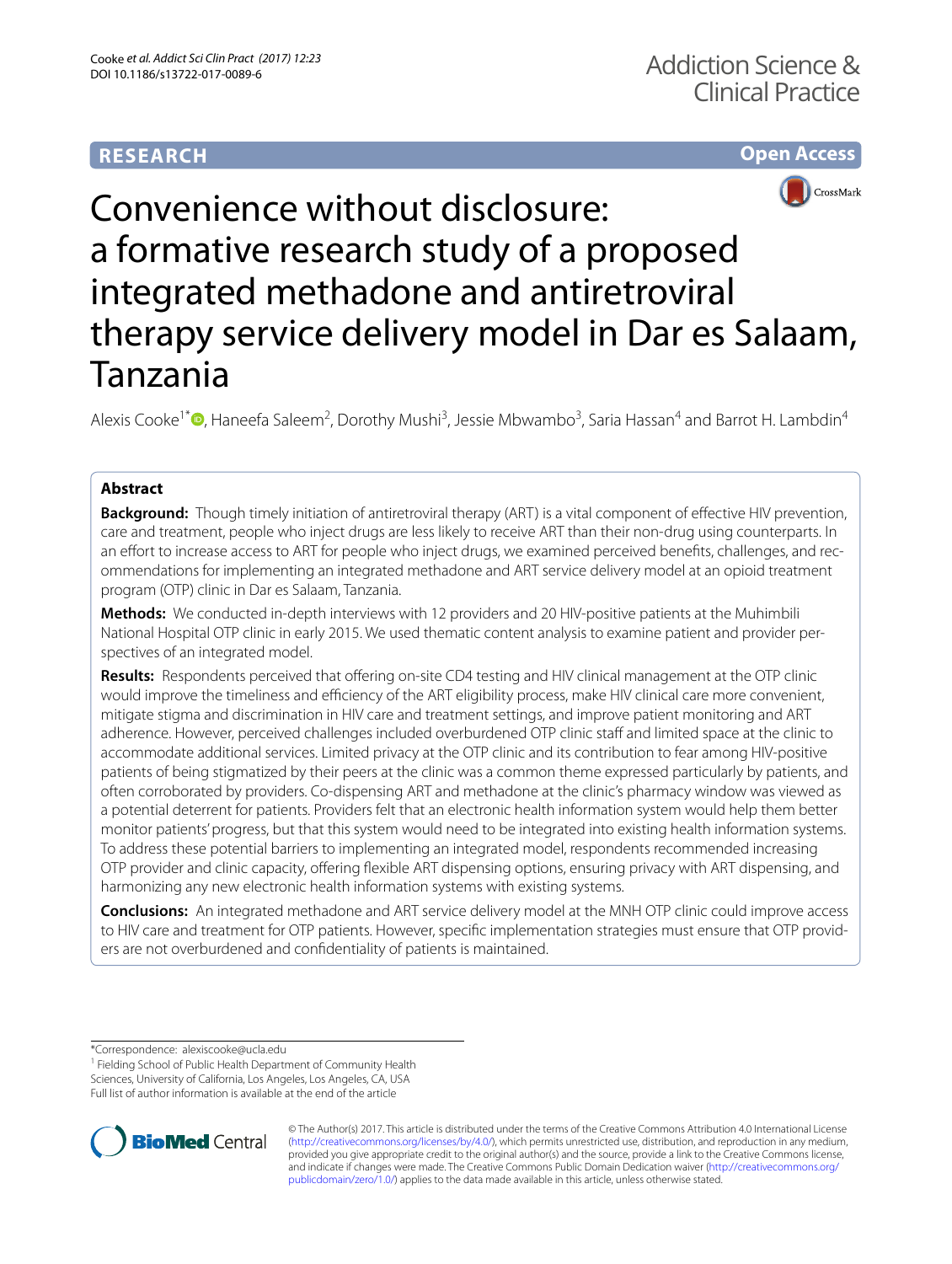## **Background**

An estimated 500,000 people in East Africa use opioids for non-medical reasons, and on the mainland of Tanzania, there are an estimated 30,000 people who inject drugs (PWID), primarily heroin  $[1, 2]$  $[1, 2]$  $[1, 2]$  $[1, 2]$  $[1, 2]$ . The rapid escalation of injection drug use, in the context of a generalized HIV epidemic, has resulted in a high burden of HIV among PWID. HIV prevalence among PWID in Tanzania is estimated at 35% compared to 5.1% among the general population in the country [[2,](#page-7-1) [3](#page-7-2)].

Though timely initiation of antiretroviral therapy (ART) is a vital component of efective HIV prevention, care and treatment, PWID are less likely to receive ART than their non-drug using counterparts [\[4](#page-7-3)]. PWID consistently face barriers, such as laws and policies, which limit their access to HIV prevention and treatment interventions [\[5](#page-7-4)]. Where programs exist, many fail to reach those who could beneft due to requirements that make it difficult for people to enter and remain in services [\[6](#page-7-5)]. Individual and structural barriers, such as inadequate knowledge of ART, untreated mental illness, unstable housing, fear of criminalization, and stigmatization impact the use of HIV services among PWID [[7–](#page-7-6)[9\]](#page-7-7). In some settings, clinicians have delayed or withheld ART from people who use drugs for fear of non-adherence and development of drug resistance [\[10](#page-7-8), [11\]](#page-7-9). As a result, only 4% of HIV-positive people who inject drugs receive ART globally [[4\]](#page-7-3).

To address the HIV epidemic among PWID, the government of Tanzania launched the frst publicly-funded opioid treatment program (OTP) on the mainland of sub-Saharan Africa in February 2011, offering daily directly observed methadone services at Muhimbili National Hospital (MNH) in Dar es Salaam [[12\]](#page-7-10). At the time of data collection, in order to be eligible for enrollment into OTP, individuals had to (1) present with opioid dependence, (2) have evidence of recent drug injection, and (3) test positive for opioids through urine screening. The estimated prevalence of HIV at 39% [[13\]](#page-7-11) and tuberculosis (TB) at 4% [\[14](#page-7-12)] among PWID enrolling into the MNH OTP clinic is over 7 and 20 times [\[15](#page-8-0), [16\]](#page-8-1), respectively, the prevalence in the general population. A strong body of evidence supports the integration of HIV treatment into OTPs in order to improve ART initiation and adherence, and HIV viral suppression [\[17](#page-8-2)–[19\]](#page-8-3).

## **Existing and proposed organization of HIV care within the MNH OTP clinic**

The organization of HIV care within the MNH OTP clinic can be described in three major components: (1) HIV diagnosis, (2) linkage to HIV care and treatment, and (3) ART delivery (Fig. [1](#page-1-0)). At the time of this study, HIV care was partially integrated into the OTP clinic. For



<span id="page-1-0"></span>HIV diagnosis, the OTP clinic ofered provider-initiated HIV testing and counseling for its patients at enrollment and after every 6 months. For linkage to HIV care and treatment, HIV-positive patients could have their blood drawn at the OTP clinic, which would be sent to the central pathology laboratory for CD4 assessment. Patients were then provided an escorted referral to the HIV care and treatment clinic at MNH, located about 500 meters from the OTP clinic on the same campus, for clinical visits to discuss CD4 results, co-morbidities, other aspects of clinical management, and to initiate people on ART once they became eligible. At the time of this study, Tanzania's national HIV management guidelines specifed a CD4 count of less than 500 copies/mL to be eligible for ART [\[20](#page-8-4)]. Once initiated onto ART, patients could pickup their monthly supply of ART medications from the methadone-dispensing window at the OTP clinic.

Despite daily encounters with the OTP clinic, less than half of all treatment-eligible patients at the MNH OTP clinic had initiated ART within 3 months of being deemed eligible for treatment  $[13]$  $[13]$ . To address delays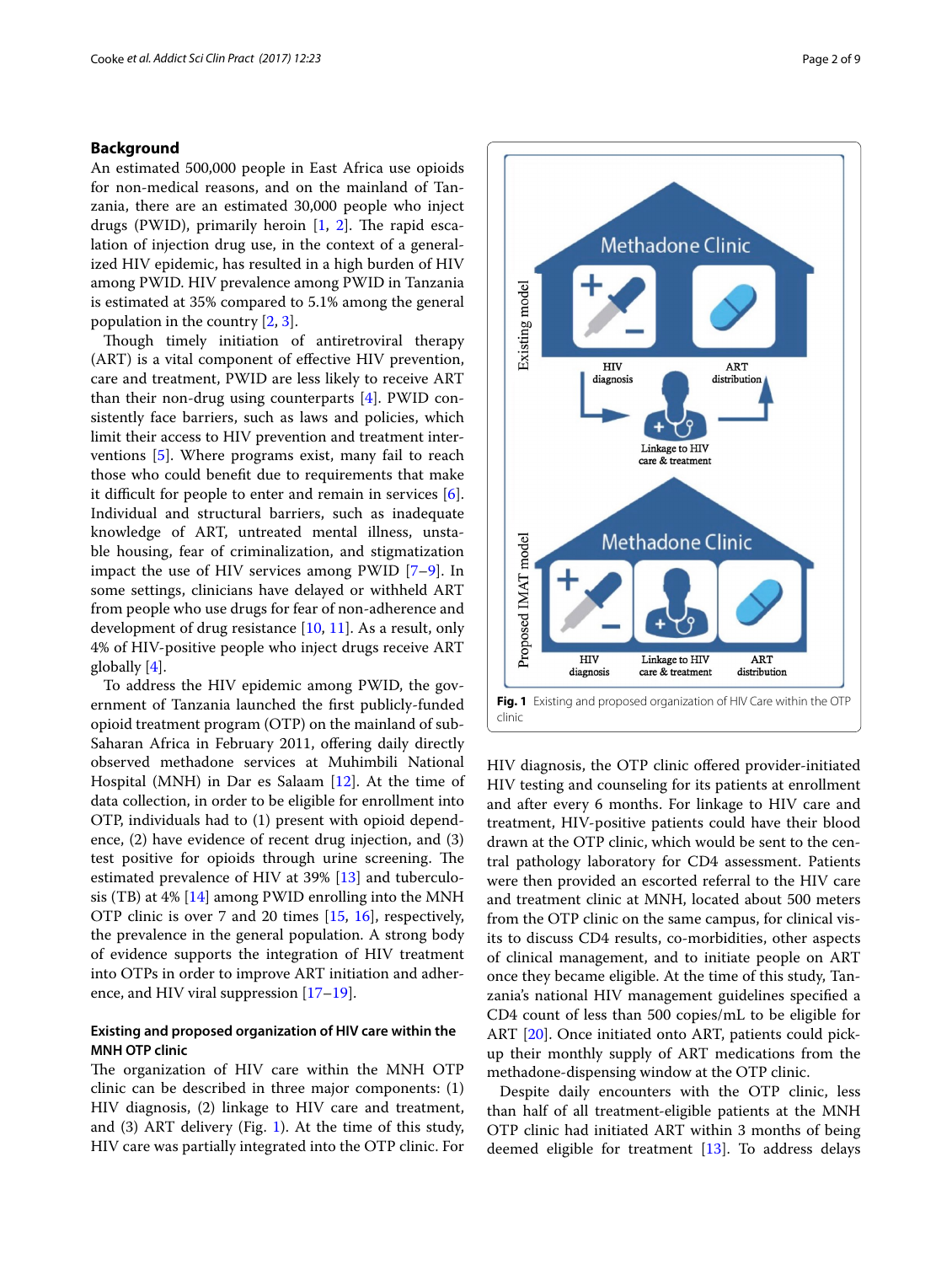in ART initiation and improve clinical outcomes, we proposed a more fully integrated HIV and methadone service delivery model at the MNH OTP clinic, which we called the integrated methadone and antiretroviral therapy (IMAT) model. At the time of data collection, the proposed IMAT model included four key components: (1) in-house point-of-care (POC) CD4 testing; (2) in-house HIV clinical management by OTP providers trained in comprehensive HIV management, with referrals to the HIV clinic for developing needs; (3) ART delivery through the OTP clinic; and (4) an electronic information system to help providers monitor OTP patients along the continuum of HIV care.

In this paper, we examine perceived benefts, challenges, and recommendations for the four key components of the proposed IMAT model from the perspective of patients and providers at the MNH OTP clinic as formative research, as part of a larger implementation study, to inform appropriate implementation strategies for this setting.

## **Methods**

In February 2015, we conducted semi-structured interviews with 12 OTP clinic providers and 20 OTP patients living with HIV at the MNH OTP clinic in Dar es Salaam, Tanzania. Providers were eligible to participate if they had worked at the methadone clinic for at least 6 months. Patients were eligible to participate if they were currently enrolled in methadone treatment at the clinic, diagnosed and on record at the clinic as being HIV-positive, at least 18 years old, and willing and able to provide informed consent. We purposively sampled MNH OTP clinic providers based on job function in order to elicit insights from providers whose jobs would be directly afected by expanding HIV care and treatment services at the clinic, which included medical doctors (6), nurses (2), pharmacists (2), and social workers (2). We purposively sampled OTP patients based on sex and ART treatment status (10 women and 10 men; 10 on ART and 10 not on ART) in order to examine diferences between women and men, and also between those patients who were, at the time of the interview, currently on ART and those who had not yet started ART. Among patients sampled, the median length of time enrolled at the OTP clinic was 3 years. Among those patients on ART, the median time on ART was 1 year and 4 months.

Interview guides included open-ended questions on the perceived benefts, challenges, and recommendations on strategies to further integrate HIV care, based on the four components of the proposed IMAT model, within the MNH OTP clinic. We obtained informed consent from participants before each interview. Interviews with providers were conducted in private offices in the

OTP clinic, while interviews with OTP patients were conducted in a private room in a separate building at the hospital to ensure confdentiality.

Interviews were audio-recorded, transcribed word-forword in Swahili by the research assistant who conducted the interview, and translated into English by independent, external translators. English translated transcripts were then reviewed by the original interviewer to assess for accuracy and completeness. Throughout data collection, the study team held weekly debriefng meetings to discuss emergent themes, which helped guide interview questions to further explore in subsequent interviews for an iterative data analysis process.

We adopted a thematic content analysis approach to data analysis, framed around identifying benefts, challenges and recommendations for the four proposed components of the IMAT model. The second author (HTS) developed a codebook using a priori descriptive codes based on the interview guides and other descriptive codes that emerged from an initial coding of six transcripts. A diferent member of the study team involved with data collection then used this codebook to code all transcripts, adding additional codes as they emerged after discussion with the second author. This study coder and the second author then conducted a second round of coding by using the frst-order, descriptive codes to develop sub-codes that further categorized interview data for analysis [[21\]](#page-8-5). All coding and data management were conducted using NVivo Version 11 (QSR International, Melbourne, Australia).

This study received ethical approval from the Tanzania National Institute for Medical Research, Muhimbili University of Health and Allied Sciences, and Ethical and Independent (E&I) Review Services in the United States.

## **Results**

#### **In‑house POC CD4 testing**

Both patients and providers commented that the previous process of sending blood samples to the central pathology laboratory for CD4 testing resulted in delays in ART initiation for methadone patients. An integrated model that includes POC CD4 testing and ART initiation at the MNH OTP clinic would eliminate delays resulting from off-site CD4 testing:

*[Having CD4 testing capabilities at the methadone clinic]…would help us to control the timing of CD4 testing. You may fnd a client comes to you and you realize that he needs to undergo a CD4 test because he already has opportunistic diseases. But currently you have to draw blood and request to have him tested [at the central pathology laboratory]. You fnd you are wasting time waiting for the results. (Nurse)*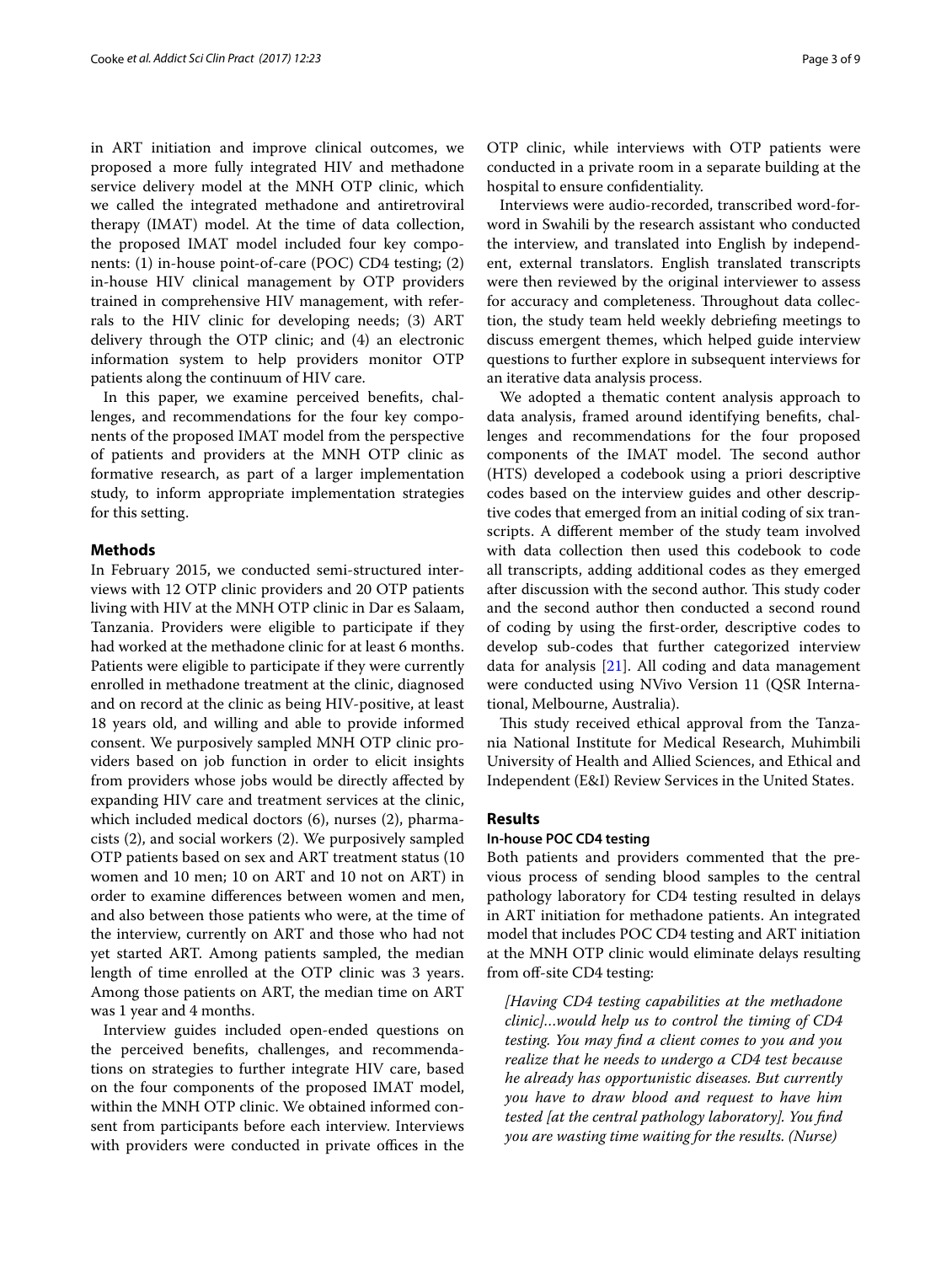Though POC CD4 testing at the OTP clinic was widely reported among providers, in particular, as an opportunity to reduce delays in ART initiation, a few providers highlighted limited trained OTP personnel and space available at the clinic to house the machine as potential barriers to implementation and recommended increasing the number of OTP personnel trained in administering the CD4 tests and the clinic capacity to accommodate any new services. As one doctor at the OTP clinic explained:

*[H]uman resources are very important to increase so that the services are maintained as they were before. Because you can't ask a person who was dressing [wounds] to dress [wounds] and at the same time to [administer a] CD4 [test], you see? But if there is another person allocated for that activity, it would be good. (Doctor)*

#### **In‑house HIV clinical management**

Integrating HIV clinical management at the OTP clinic, to create a "one-stop shop," was perceived by OTP patients as improving access to HIV care and treatment services, by making these services more convenient for patients. Mostly patients, though a few providers as well, reported having to seek HIV care and treatment at offsite HIV clinics as a deterrent for many OTP patients from initiating and adhering to ART medication, partly due to overcrowding. As one patient described:

*Someone might go [to the HIV clinic] for treatment and fnd a long line with many people. He might think, "I'm late for my personal activities. I'll come back tomorrow." Tomorrow again he comes and fnds the same long line: "Ah, let me come back tomorrow." And when you stay three days without taking ARTs, I heard there is a problem because every day you have to get your medicine. So [an integrated methadone and ART model] would help in some way. (Female patient on ART)*

### Another patient elaborated further:

*At the HIV clinic, I don't know, most [methadone patients] when they are told to go and get medication, they say there is a long queue with a lot of disturbances. But I think that if [HIV treatment] services are brought here, most of [patients] would make the sacrifce themselves and decide to take [ARTs]. It would be faster. (Female patient on ART)*

Stigma due to a history of opioid use and addiction was also reported by patients and providers as a deterrent to HIV care-seeking among OTP patients. Many patients and providers expressed that an integrated model of care would reduce OTP patients' exposure to stigma and discrimination when seeking HIV care and treatment at off-site HIV clinics, and ultimately increase their access to these services. Patients and providers hinted that the stigma encountered by OTP patients at outside HIV clinics was not just from other HIV-positive patients seeking care, but also HIV clinic providers. As one provider explained:

*I am among those who fought for ART and methadone to be ofered simultaneously [at the OTP clinic].*  The first reason, I observed high rates of stigma when *we started to ofer methadone. We didn't have ART in our clinic; we did not have it in our pharmacy. What was happening was after we diagnosed [someone with] HIV and if that person was eligible to start ART, we referred that person to the [of-site] HIV clinic... For [patients] this was a big problem... They* were being labeled and stigmatized. There was offen*sive and stigmatizing language that made many of them discontinue [HIV care and treatment]. And in the beginning, most did not use ART for that reason. (Senior doctor)*

Many clinical personnel at the OTP clinic are trained mental health specialists, with primary appointments in the hospital's psychiatry and mental health ward. They have experience caring for patients with histories of opioid use and behavioral disorders. Many OTP patients expressed positive feelings toward the care they receive from providers at the OTP clinic, and viewed this as an advantage to receiving additional HIV clinical services as part of the proposed IMAT model at the OTP clinic:

*I: [W]hat would be the advantages of getting HIV services from [the OTP clinic] rather than going somewhere else in the hospital or another hospital? R: I mean, like here [at the OTP clinic] we are family. There is nothing like discrimination or humiliation. So it would be a relief for us because [the OTP providers] know us. (Female patient on ART)*

Providers perceived that an integrated model at the OTP clinic could improve access and adherence to HIV treatment:

*Many of our clients would agree to receive those HIV services because right now the majority refuses because HIV services are rendered from another clinic diferent from ours here. So I think many more would agree to start ARTs and they would agree to get those services because they are ofered from one place. (Senior doctor)*

According to providers, offering expanded HIV treatment services at the OTP clinic would not only make it easier for patients to initiate and remain on ARTs, but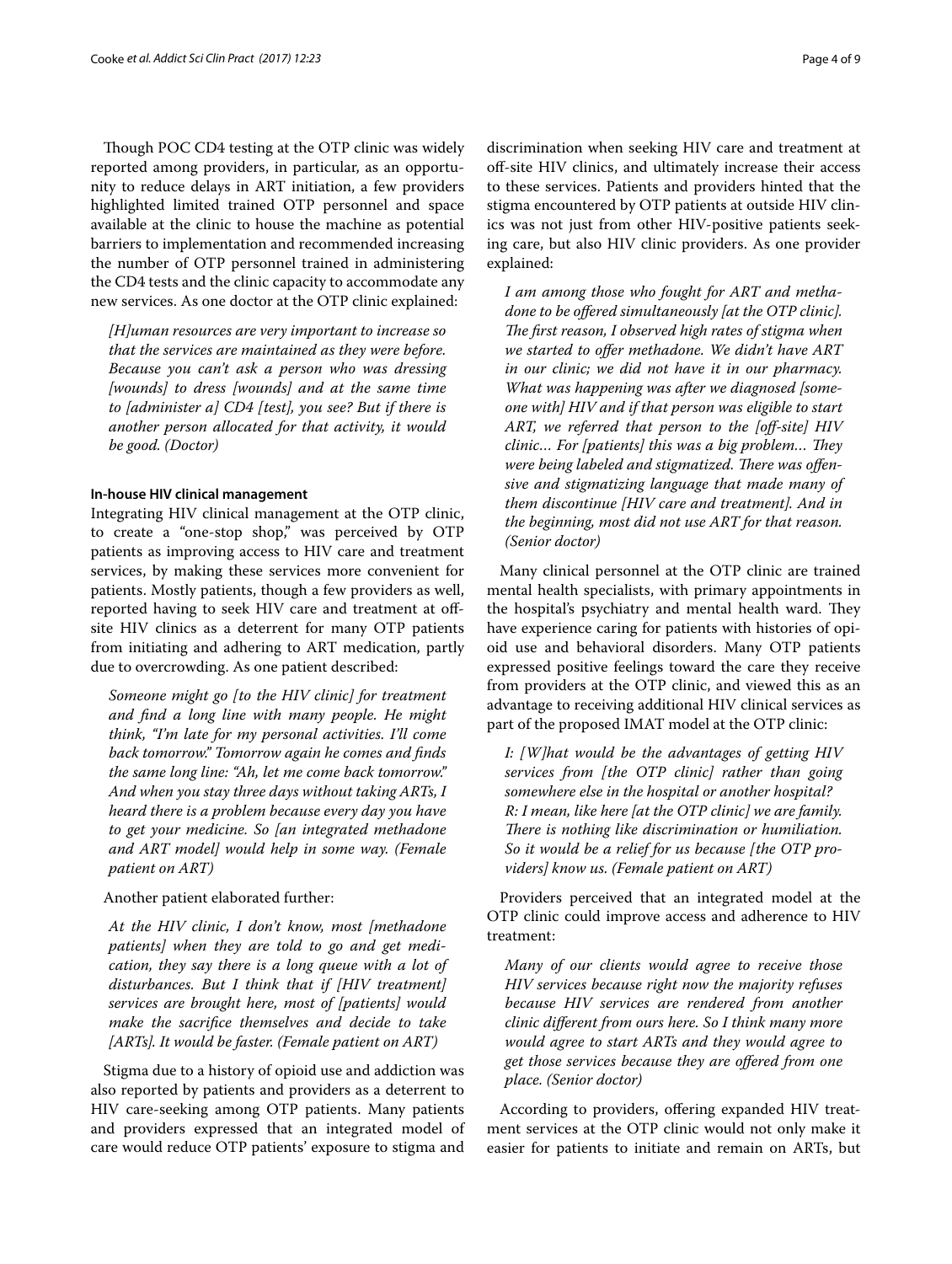would also allow providers to better move patients along the HIV continuum of care by being more involved in and aware of their care.

The opportunities to increase access to HIV care and treatment among OTP patients that would be aforded by more fully integrating HIV clinical care at the OTP clinic were often expressed by providers alongside the need to adequately train OTP providers in the clinical management of HIV-positive patients and to take into consideration the current high volume of patients seen on a daily basis at the OTP clinic.

#### **ART delivery through the OTP clinic**

In the proposed IMAT model, ARTs would be co-dispensed at the pharmacy window where methadone is currently dispensed. Patients, especially, but providers as well, were concerned that the lack of privacy at the OTP clinic window (where patients take their methadone) could result in unintended HIV status disclosures to their fellow patients since the pharmacy windows at the OTP clinic are open to the waiting area:

*I think this service needs to continue being confdential because most of them stigmatize. So there if you dispense from the window, it is when people [other OTP patients] will see that someone has what, has AIDS. And you should know that the patient's secret is between himself and the doctor. Now there you reveal it out for everyone to know. (Male patient not on ART)*

The disclosure of one's HIV status through a lack of privacy at the pharmacy window could result in stigma and discrimination by peers, as one patient explained:

*It's not good because when someone fnds out that you are infected, know that fngers will be pointed towards you. "Ah there he goes. He is taking medicine! There he goes!" Because now I am infected. Someone has only a chest problem and they talk about him. What about me who is infected [with HIV]? And again there is the issue of love. We fall in love among ourselves. So you see that if my lover sees me taking pills there at the window, that container, she would stare at me. She wouldn't love me anymore. She would run away from me. You see? For that small thing, stigma would persist. (Male patient on ARTs)*

As a way of addressing the privacy issues at the clinic's pharmacy window, patients echoed recommendations also made by providers to dispense ARTs in a separate, more private location at the OTP clinic to mitigate HIV-related stigma. When asked how to maintain confidentiality when offering ART at the clinic, one patient responded:

*If someone knows your problem, it becomes a caning stick to you. Another window is required so that other people won't know what you are going to do or even to know that you are going there. You would just know yourself. (Female patient on ART)*

Patients also reported ART medication adherence as a potential challenge to co-dispensing ART medications and methadone in light of current clinic policies regarding late arrivals. Methadone is dispensed at the OTP clinic daily from 6 a.m. to 11 a.m. If a patient arrives after clinic dispensing hours, according to clinic policies, she or he is denied his or her methadone dose: "If you come late, they do not receive you. Which means if you miss a methadone dose, then you would have to miss an ART dose [as well]." (Male client not on ART) This was viewed as particularly problematic given the gravity of nonadherence to ART medication.

Patients, especially, expressed that if the proposed IMAT model is implemented at the OTP clinic, then there should be fexibility in clinic policies regarding ART dosing and dispensing. Methadone is administered once daily in the morning at the OTP clinic, however some patients reported a preference to take ART medications in the evening, in the privacy of their homes, or at a time they might be more likely to have food. An option for take-home dosing of ART medications—such as a monthly supply of medication as practiced at HIV clinics—rather than daily, observed therapy was described by patients as another option for ART dosing and dispensing to ensure privacy. One patient reported his preference for take-home dosing:

*For me it is better because I take my [ART] pills [home]. I drink my [methadone], I take my pills and leave with them. Because I cannot take my pills [at the OTP clinic]. (Male patient on ART)*

Lack of privacy at the OTP clinic and its contribution to fear among HIV-positive patients of being stigmatized by their peers at the clinic because of their HIV status was a common theme expressed particularly by patients interviewed, and often corroborated by providers.

*There is no privacy for patients, so it becomes a problem. So if people see him coming to the window for [ART] medicines, then it would be a problem. So there is the possibility that some may stop [coming to the OTP clinic] due to stigma. And so there is a need for privacy. (Pharmacist)*

Co-dispensing ART medications with methadone as part of the proposed IMAT model at the OTP clinic was also perceived by OTP providers as adding more work for already overburdened OTP clinic personnel, and might,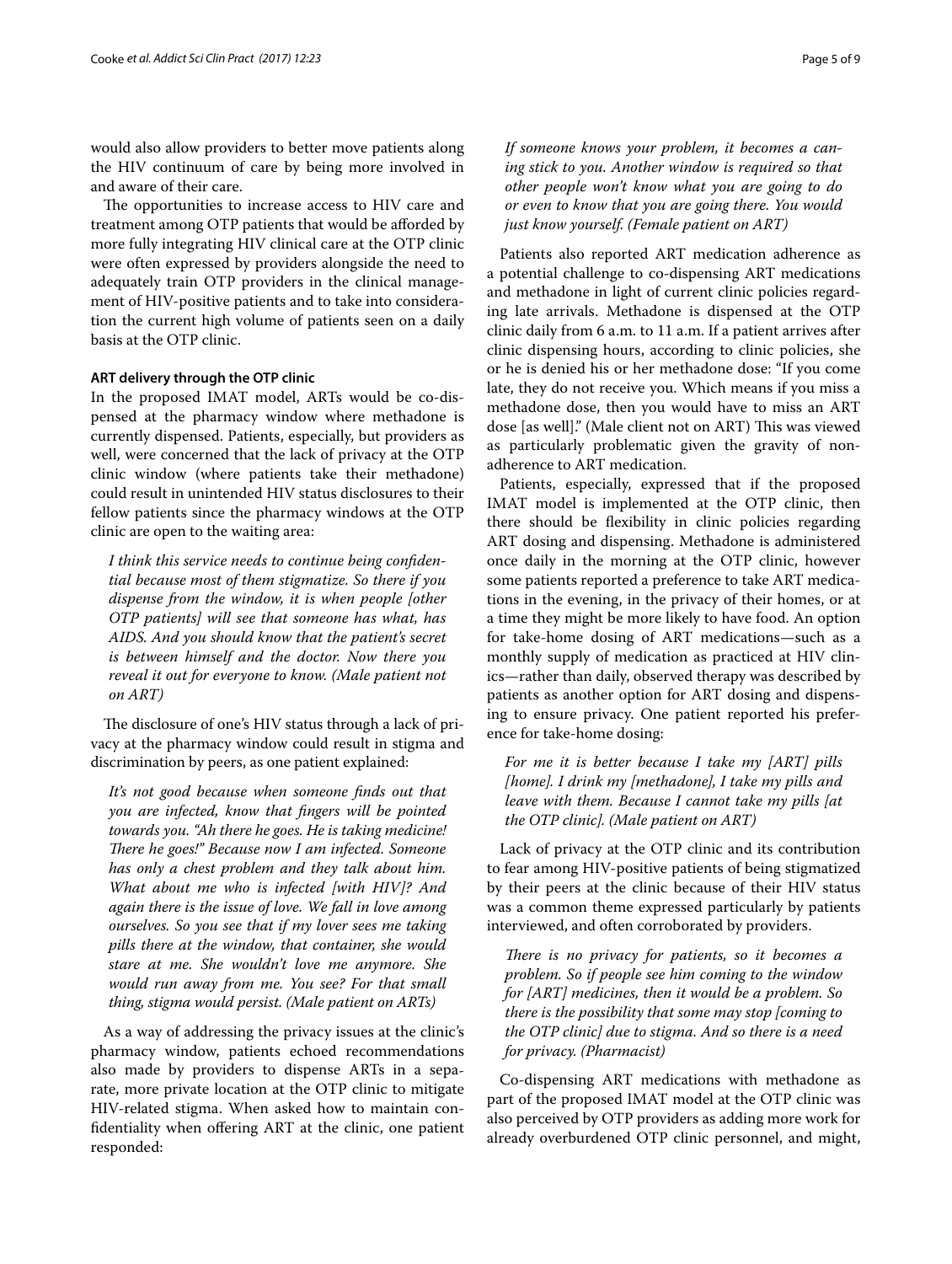consequently, lead to delays in ART, as well as methadone, delivery at the clinic.

*To dispense methadone, I have to observe his behavior: has he taken alcohol; has he smoked weed; does he have a behavior that is not appropriate. It is very important that he is observed so that he can be assisted. Now when I am through observing him, I give him methadone. It takes like three minutes to do those observations, but later on I would need to give him ART medicine. He would need to go around to the window so that I could give him his medicine. So it may start to delay the rendering of services. (Pharmacist)*

## **Electronic health information system to track OTP patients along the HIV care continuum**

One of the proposed components of the IMAT model at the OTP clinic was an electronic health information system that would serve as a platform to: (1) store patients' HIV-related data, such as HIV testing, ART testing, and treatment results and status updates; (2) send out alerts to providers on any required testing needed; and (3) remind providers of the next steps to take to move patients along the continuum. Most providers reported that this type of electronic system would help them to better monitor patients' progress along the HIV continuum of care in real time and more efectively manage their HIV care, compared to the existing paper-based system, by improving their ability to quickly retrieve and access important patient HIV-related data to make clinical decisions. Yet providers stressed that OTP clinic's electronic health information system for managing HIVpositive patients would need to be harmonized with the existing methadone treatment data available at the clinic.

*But if they could fnd a way to harmonize the information about HIV/AIDS [with the existing methadone data] it would be easy because the information would fow in the same manner. So when I open it, I would know now he is at a certain dosage of methadone, this one's CD4 information was taken on this date, okay, he has already started ART and is doing fne and he is due for another CD4 test… in general, to see progress and treatment failure. (Doctor)*

Providers also recommended ensuring that any electronic HIV-related alert-and-reminder health information system adopted by the OTP clinic be interoperable with existing laboratory and national HIV electronic health information systems currently used at the hospital.

Providers perceived barriers to adopting an electronic health information system at the OTP clinic to manage the HIV care of patients that would need to be addressed when developing specifc implementation strategies and protocols for the IMAT model. Electrical power outages were reported as sporadically occurring at the OTP clinic, which could afect the ability of OTP providers responsible for the management of HIV care of patients to access the information necessary to make clinical decisions. Problems with the computer server being down could also limit timely access to patient data. Providers revealed how the computer server that provided data sharing capabilities to the OTP clinic for managing patient's methadone treatment was non-functional for over a year. As a result, OTP providers had to revert back to using paper-based forms, which made retrieving and accessing patient data difficult and time-consuming. In light of this, some providers recommended developing plans and protocols for maintaining and repairing the electronic health information system and its associated equipment, when needed:

There should be a good system that when it is bro*ken, maybe there should be a technician or someone who will be close to take care of it, so that when they are broken, they can be fxed and the service continues instantly, and not that the service should be halted for a long time. (Senior Doctor)*

In concurrence with the cross-cutting theme around issues of privacy and confdentiality with fully integrating HIV services at the OTP clinic, to maintain patient-provider confdentiality a provider also recommended that security access certifcates be provided to OTP providers based on the patient information required to carry out their assigned clinic duties.

## **Discussion**

This study described the perceived benefits, challenges and recommendations for implementation regarding the integration of HIV care into the OTP clinic at Muhimbili National Hospital. Our fndings highlight the importance of integrating HIV care into the OTP clinic setting in order to reduce stigma and discrimination and leverage the compassionate care ofered by OTP clinic providers. However, specifc attention will be needed to structure services so that providers are not overburdened and confdentiality regarding patients' HIV status is maintained.

At the time of data collection there were 17 clinicians, 6 postgraduate residents (that serve on a rotating basis) along with 3 nurses, 4 pharmacists and 3 social workers that served the OTP clinic. While the addition of HIV care and treatment would add to provider work responsibilities, the addition of these services alone would not increase the number of patients enrolled at the OTP clinic. The combination of OTP and HIV services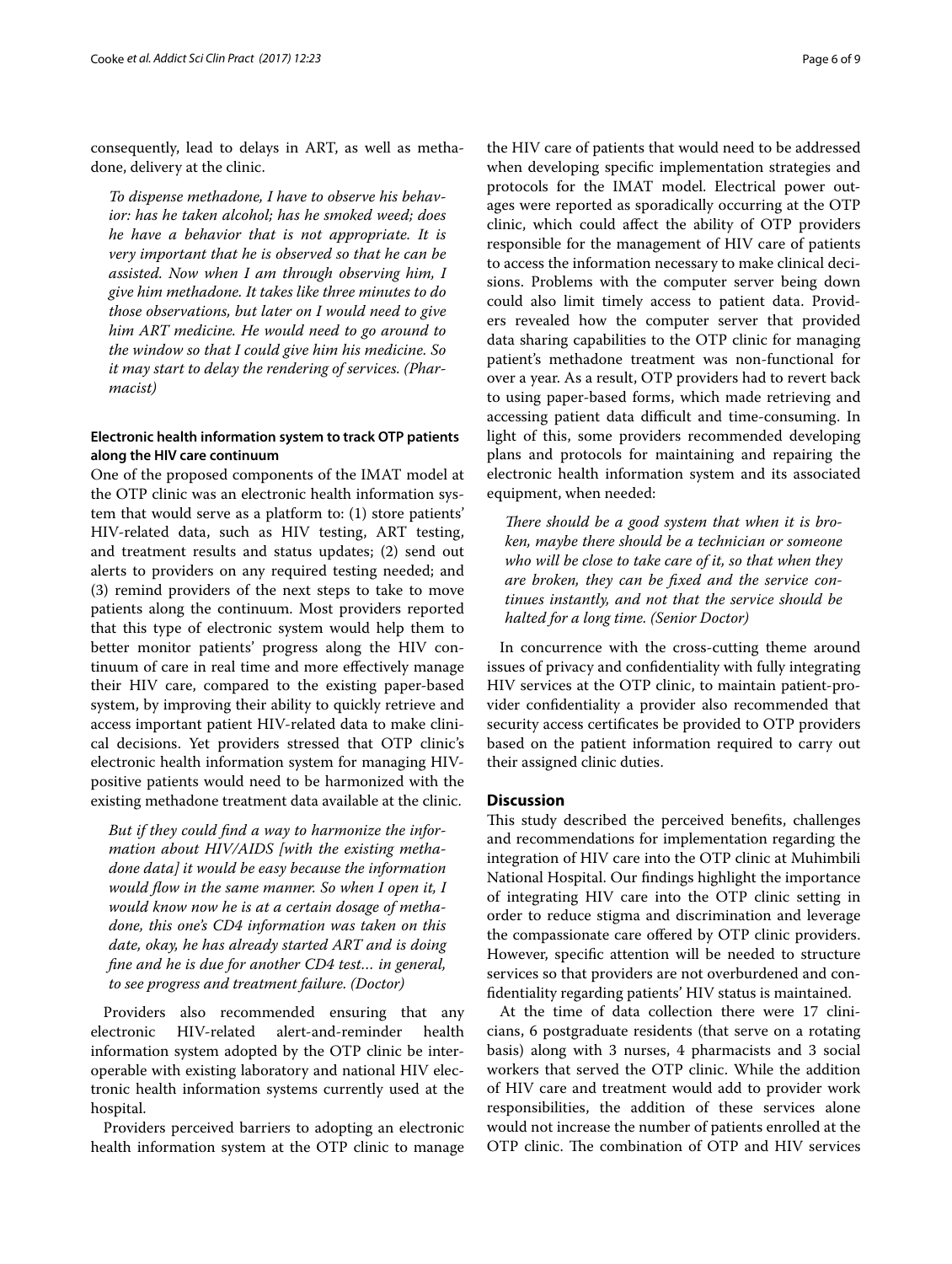would help to address patient concerns around the time required to receive both kinds of care. However, providers recognized the clinic level changes that would be needed to make these changes. Providers also felt that for integration to be successful, they would need a system to manage and monitor patient care, which would be fully functional and include technical assistance. Findings from this study have been used to inform the development of a model to integrate HIV care into OTP in Dar es Salaam, Tanzania.

The management of HIV among people who use drugs is key to addressing the intersecting epidemics of HIV and drug use  $[4]$ . This is especially important as existing research has demonstrated the spread of injection drug use in East Africa, along with a high burden of HIV [\[13](#page-7-11), [22\]](#page-8-6). It is, therefore, critical to develop HIV care models that will facilitate utilization of HIV services for this key population. Engaging OTP patients who would access and providers who would implement HIV care and treatment is critical to build delivery approaches that factor in culture and context and respond to the needs of communities that interact with them  $[23]$  $[23]$ . The ability of OTP providers to care for patients is especially relevant as other (non-OTP) clinicians may be resistant to working with PWID. This creates an environment at the OTP clinic conducive to compassionate care based on respect for patients and that acknowledges their unique vulnerabilities and struggles.

Previous research conducted at the MNH OTP clinic has identifed challenges around initiating HIV-positive OTP patients onto ART, including delays in CD4 testing, the inconvenience of off-site HIV clinics, and stigma [[12\]](#page-7-10). The IMAT model was refined through this research to address many of the challenges identifed with the intention of improving the provision of HIV care for OTP patients. OTP providers (clinicians and nurses) have medical expertise that can be enhanced with additional training to provide HIV care and treatment. HIV-positive OTP clients are familiar with, and comfortable in, the OTP clinic environment where they feel respected by OTP providers. For these reasons, the IMAT model is, potentially, a more feasible intervention than providing OTP in existing HIV clinics.

Patients and providers were broadly supportive of integrating HIV care into the OTP clinic. As a health service model, OTPs can facilitate the improvement of healthrelated outcomes for their patients and have proven to be a successful venue for treatment of infectious diseases such as HIV  $[24-27]$  $[24-27]$ . Additionally, research shows that combining OTPs, such as methadone maintenance, and ART is both cost efective and helps care providers to monitor and observe patient treatment [\[28](#page-8-10)]. OTP clinics in Tanzania provide a unique opportunity for comprehensive HIV care to this high-risk population for several reasons. First, the HIV burden among PWID is 7-fold greater than what is observed in the general population [[13\]](#page-7-11). Second, methadone helps to stabilize PWID and can facilitate adherence and completion of treatment regimens [\[29,](#page-8-11) [30](#page-8-12)]. Third, methadone treatment decreases injecting behaviors and therefore decreases transmission and the potential for reinfection. Fourth, OTP providers are perfectly positioned to provide culturally competent services for PWID, compared to most other health care providers, and can assist in the cultivation of a welcoming environment for the provision of services. Fifth, as the majority of patients present daily for their methadone dose, OTP clinics are ideal venues to administer oncedaily medication, monitor treatment, and provide proper follow-up care, including risk prevention counseling.

Researchers have engaged communities of interests in the interpretation of fndings, to translate research fndings into implementation strategies [\[31,](#page-8-13) [32\]](#page-8-14). Key stakeholders, including patients, community outreach workers, providers, and policymakers, played a key role in interpreting this study's fndings and shaping the fnal design of the IMAT service delivery model through community and partner engagement meetings. For example, as part of the proposed IMAT strategy we originally planned to train two dedicated HIV care and treatment specialists within the OTP clinic. However, in light of feedback provided by key stakeholders during the engagement meetings, we realized that the original approach might be too limiting and that it would be more benefcial to build HIV care and treatment capabilities among more clinicians, including both physicians and nurses, within the OTP clinic to prevent increasing the workload and overburdening individual providers. Training several clinicians would also provide fexibility in scheduling patients for clinical visits and follow-up consultations, increasing the capacity of the MNH OTP clinic to provide HIV care to patients.

Perhaps the greatest concern of the patients and providers interviewed for the study was maintaining confdentiality regarding their HIV status. This concern was echoed during the community and partner engagement meetings. OTP patients concerns around HIV serostatus disclosure should be especially respected in terms of non-discrimination related to HIV care and treatment; however, this can be a problem in the context of non-disclosure to sex partners. Fear of inadvertent disclosure by accessing HIV care within an integrated setting has been previously reported in the literature [\[33](#page-8-15)]. To address this concern, the revised IMAT strategy allows patients to select one of three ART dispensing models: (1) directly administered ART by a clinician in a private setting, (2) directly administered ART at the methadone dispensing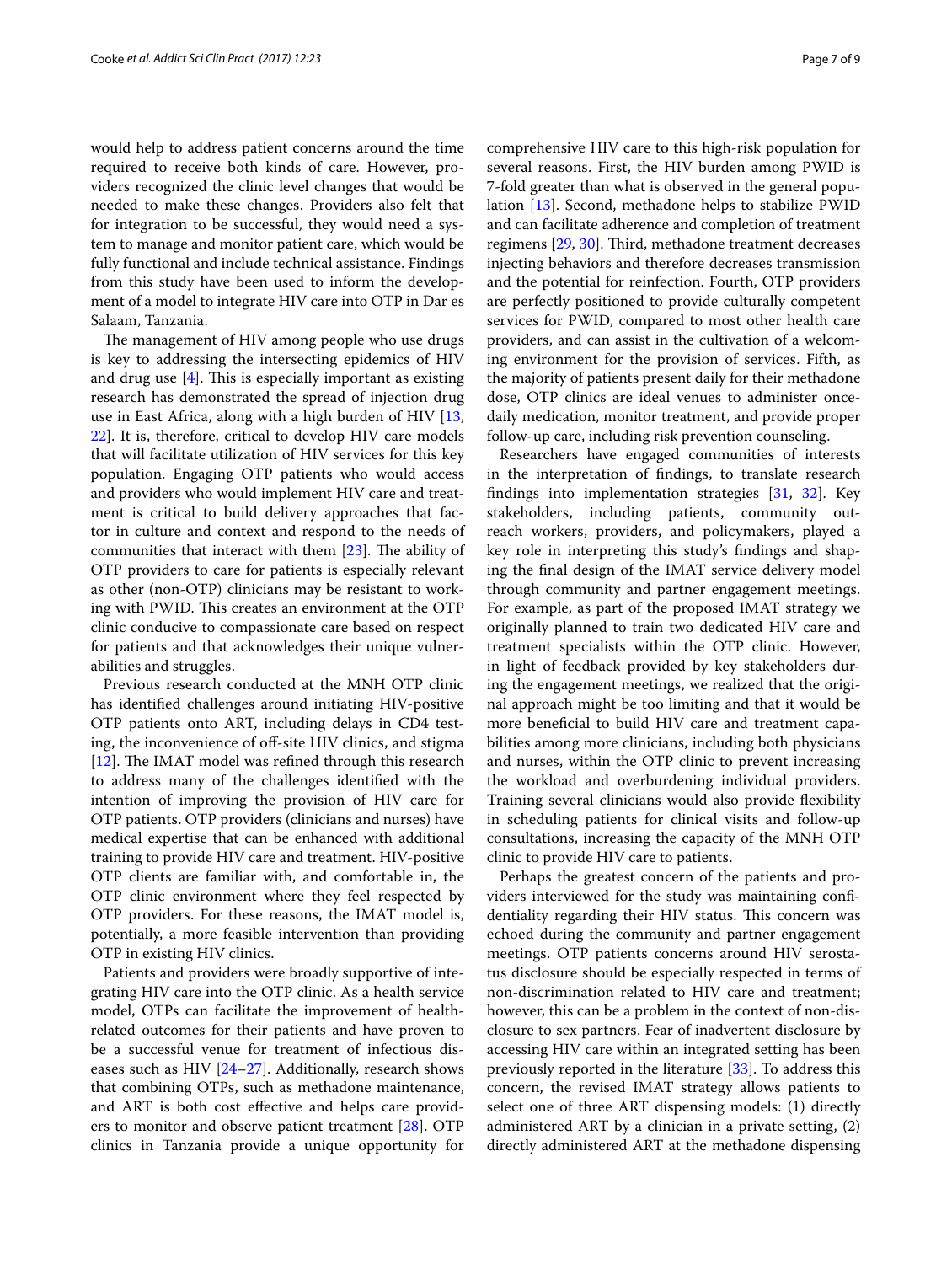window, or (3) monthly supplies of ART, which is the standard of care in Tanzania.

This study has limitations. We only interviewed patients currently enrolled and providers working at the MNH OTP clinic. Patients who have defaulted or who were not currently enrolled in care for other reasons may have very different perspectives around these issues. The MNH OTP clinic is one of four OTP clinics in Tanzania. Findings from this study and the integrated HIV and methadone delivery model that was developed to address some of the challenges and recommendations identifed by participants, may not be applicable to the other OTP clinics given the high-level of resources available at the MNH OTP clinic.

## **Conclusions**

Building on our previous implementation science research [\[12,](#page-7-10) [13,](#page-7-11) [23,](#page-8-7) [33](#page-8-15)[–38](#page-8-16)], this study sought examine how to best integrate HIV services into the MNH OTP clinic from the perspectives of OTP patients and providers. Our fndings suggest broad support from patients and providers regarding integrating HIV care within OTP, but highlight that implementation strategies must ensure that the confdentiality of patients is maintained with an integrated model. As this study examined perceptions regarding a proposed integrated care model, future implementation research will focus on understanding the implementation of the integrated model and its impact on improved access to HIV services for OTP patients.

#### **Abbreviations**

PWID: people who inject drugs; ART: antiretroviral therapy; OPT: opioid treatment program; MNH: Muhimbili National Hospital; TB: tuberculosis; IMAT: integrated methadone and anti-retroviral therapy initiative; POC: point-of-care.

#### **Authors' contributions**

AC and HS analyzed interview data using thematic context analysis. Manuscript preparation was divided between AC and HS. Feedback and editing was provided by DM JM and BL, who contributed greatly to manuscript development. All authors read and approved the fnal manuscript.

#### **Author details**

<sup>1</sup> Fielding School of Public Health Department of Community Health Sciences, University of California, Los Angeles, Los Angeles, CA, USA. <sup>2</sup> Department of International Health, Johns Hopkins Bloomberg School of Public Health, 615 North Wolfe Street, E5033, Baltimore, MD 21205, USA. 3 Department of Psychiatry, Muhimbili University of Health and Allied Sciences, P.O. Box 65293, Dar es Salaam, Tanzania. 4 Behavioral Health and Criminal Justice Research Division, RTI International, 351 California Street, Suite 500, San Francisco, CA 94104, USA.

#### **Acknowledgements**

We would like to thank all research participants and our research assistants.

#### **Competing interests**

The authors declare that they have no competing interests.

#### **Availability of data and materials**

The data generated and/or analyzed during the current study are not publicly available to protect the privacy of the patients and providers at MNH but are available from the corresponding author on reasonable request.

#### **Consent for publication**

Not applicable.

#### **Ethics approval and consent to participate**

This study received ethical approval from the Tanzanian National Institute for Medical Research, Muhimbili University of Health and Allied Sciences, and Ethical and Independent (E&I) Review Services in the United States.

#### **Funding**

This research was supported by the National Institutes of Health, National Institute on Drug Abuse.

#### **Publisher's Note**

Springer Nature remains neutral with regard to jurisdictional claims in published maps and institutional affiliations.

Received: 1 December 2016 Accepted: 18 August 2017 Published online: 18 October 2017

#### **References**

- <span id="page-7-0"></span>Csete J, Kamarulzaman A, Kazatchkine M, Altice F, Balicki M, Buxton J, et al. Public health and international drug policy. Lancet. 2016;387:1427–80.
- <span id="page-7-1"></span>2. Dutta A, Barker C, Makyao N. Consensus estimates on key population size and HIV prevalence in Tanzania. National AIDS Control Programme (NACP), Ministry of Health and Social Welfare; 2014.
- <span id="page-7-2"></span>3. Tanzania Commission for AIDS (TACAIDS), Zanzibar AIDS Commission (ZAC), National Bureau of Statistics (NBS), Office of the Chief Government Statistician (OCGS), and ICF International 2013. Tanzania HIV/AIDS and Malaria Indicator Survey 2011–12. Dar es Salaam, Tanzania: TACAIDS, ZAC, NBS, OCGS, and ICF International.
- <span id="page-7-3"></span>Mathers BM, Degenhardt L, Ali H, Wiessing L, Hickman M, Mattick RP, et al. HIV prevention, treatment, and care services for people who inject drugs: a systematic review of global, regional, and national coverage. Lancet. 2010;375:1014–28.
- <span id="page-7-4"></span>5. Gruskin S, Ferguson L, Alfven T, Rugg D, Peersman G. Identifying structural barriers to an efective HIV response: using the National Composite Policy Index data to evaluate the human rights, legal and policy environment. J Int AIDS Soc 2013;16(1):18000. doi:[10.7448/IAS.16.1.18000](http://dx.doi.org/10.7448/IAS.16.1.18000).
- <span id="page-7-5"></span>6. Keeney E, Saucier R. Lowering the threshold: models of accessible methadone and buprenorphine treatment. New York: Open Society Institute; 2010.
- <span id="page-7-6"></span>7. Mimiaga MJ, Safren SA, Dvoryak S, Reisner SL, Needle R, Woody G. "We fear the police, and the police fear us": structural and individual barriers and facilitators to HIV medication adherence among injection drug users in Kiev, Ukraine. AIDS Care. 2010;22:1305–13.
- 8. Wood E, Kerr T, Tyndall MW, Montaner JS. A review of barriers and facilitators of HIV treatment among injection drug users. AIDS. 2008;22:1247–56.
- <span id="page-7-7"></span>9. Krüsi A, Wood E, Montaner J, Kerr T. Social and structural determinants of HAART access and adherence among injection drug users. Int J Drug Policy. 2010;21:4–9.
- <span id="page-7-8"></span>10. Wolfe D, Carrieri MP, Shepard D. Treatment and care for injecting drug users with HIV infection: a review of barriers and ways forward. Lancet. 2010;376:355–66.
- <span id="page-7-9"></span>11. Rhodes T, Sarang A. Drug treatment and the conditionality of HIV treatment access: a qualitative study in a Russian city. Addiction. 2012;107:1827–36.
- <span id="page-7-10"></span>12. Lambdin BH, Masao F, Chang O, Kaduri P, Mbwambo J, Magimba A, et al. Methadone treatment for HIV prevention—feasibility, retention, and predictors of attrition in Dar es Salaam, Tanzania: a retrospective cohort study. Clin Infect Dis. 2014;59:735–42.
- <span id="page-7-11"></span>13. Tran OC, Bruce RD, Masao F, Ubuguyu O, Sabuni N, Mbwambo J, et al. Implementation and operational research: linkage to care among methadone clients living with HIV in Dar es Salaam, Tanzania. J Acquir Immune Defc Syndr. 2015;69:e43–8.
- <span id="page-7-12"></span>14. Gupta A, Mbwambo J, Mteza I, Shenoi S, Lambdin B, Nyandindi C, et al. Active case fnding for tuberculosis among people who inject drugs on methadone treatment in Dar es Salaam, Tanzania. Int J Tuberc Lung Dis. 2014;18:793–8.